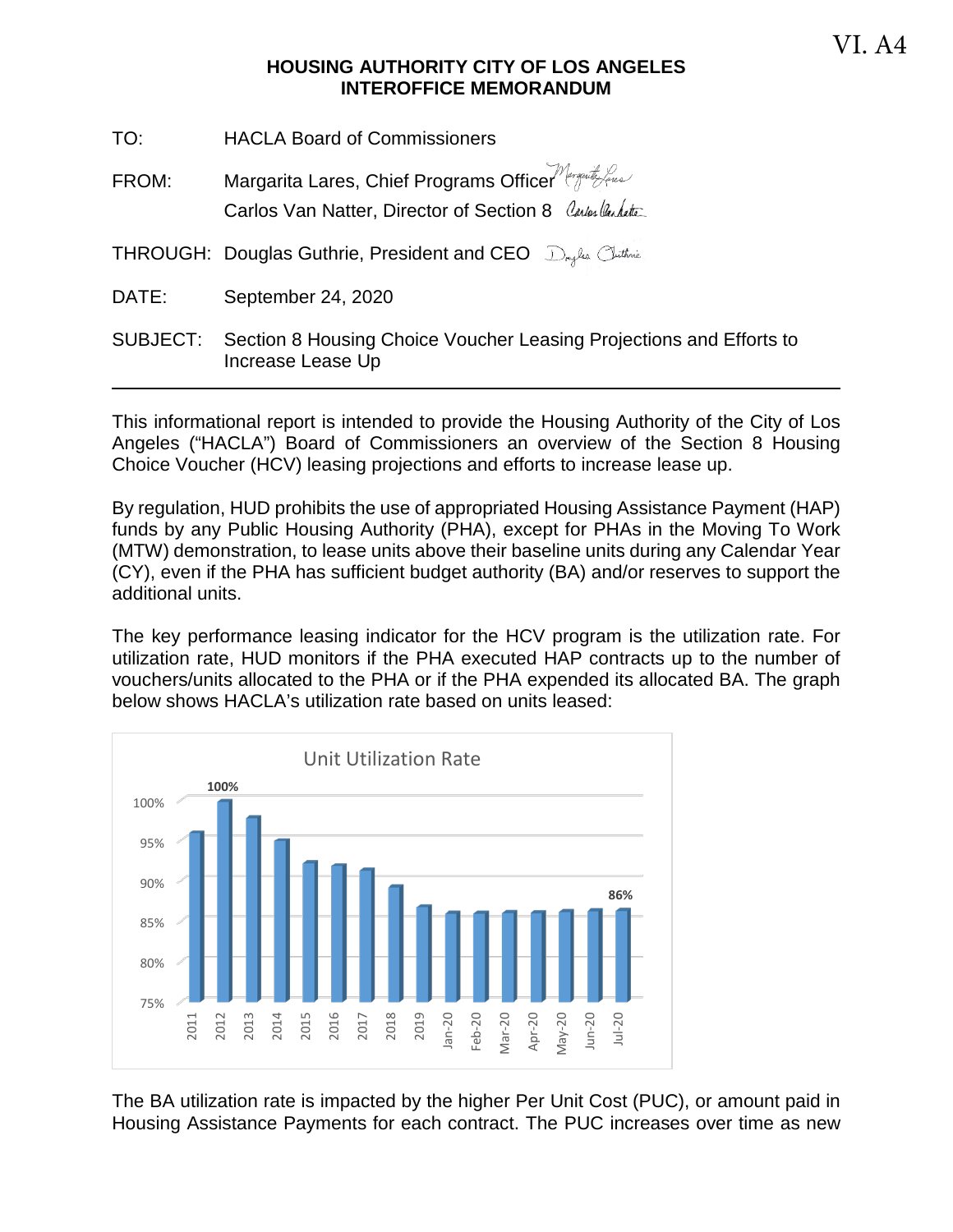leases are executed at higher contract rent. For HACLA's assisted units within the City of Los Angeles, the PUC is as follows:



As of June 2020, the S8 HCV program utilization by unit and BA are as follows:

| <b>Indicator</b>             | US     | CA                       | <b>HACLA</b> |
|------------------------------|--------|--------------------------|--------------|
| 2020 BA Utilization Rate     | 99.77% | 99.79%                   | 98.90%       |
| 2020 Unit Utilization Rate   | 88.48% | 88.38%                   | 86.30%1      |
| <b>Average Per Unit Cost</b> |        | $$757.63 \mid $1,109.05$ | \$1,100.00   |

As of June 2020, HACLA is providing HCV housing assistance to 43,904 participant families. From January 2020 to June 2020, the PUC increased from \$1075 to \$1100. Taking into account vouchers on the street, planned additions from project-based vouchers scheduled to come online by the end of the year, plus interviews to be scheduled from applicant families currently on the waiting list, the S8 Program estimates to end CY2020 at the following utilization rates:

- 87% based on baseline units allocated by HUD, and
- 101% based on budget authority. HUD Held Reserves will be used to cover the shortfall.

This scenario relies upon the following key variables:

- Success rate (how many issued vouchers will execute a lease agreement): 57%
- Attrition rate (what percent of participant annually leave the program): 4%
- Per Unit Cost (Average monthly cost of a voucher)  $$1,103$

For CY2021, the following utilization rates are expected:

- 88% based on baseline units allocated by HUD, and
- 103% based on budget authority. HUD Held Reserves will be used to cover the shortfall. This is an estimate using HUD's formula to calculate renewal funding eligibility for CY2021. The Housing Authority receives notification of its annual renewal funding notice after Consolidated Appropriations Bill is enacted. As a reference, for CY2020 this notice was received 60 days after enactment of this Act.

<span id="page-1-0"></span><sup>&</sup>lt;sup>1</sup> A figure of 82% had been noted previously from a calculation of the PBV cap using a different baseline.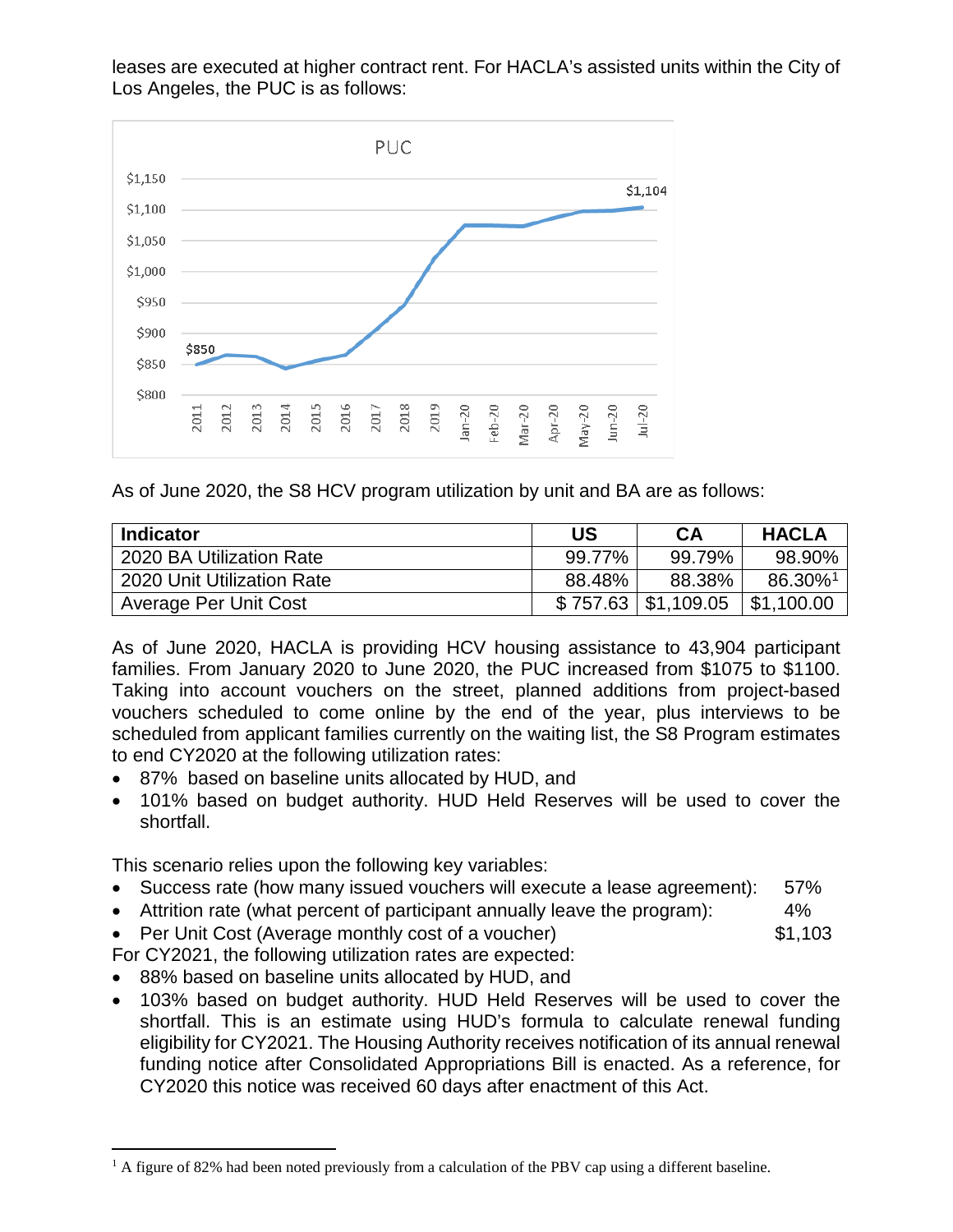In addition to the key variables listed above, there are many drivers that impact program utilization including, but not limited to, vacancy rate, market rents, voucher payment standards, and landlord participation in the HCV program. Some of them HACLA has control over, others we do not.

# **VACANCY RATE**

HCV holders have a very difficult time locating housing units because the vacancy rate in the city is extremely low due to a shortage of housing stock.

The Los Angeles-Long Beach-Anaheim Metropolitan Statistical Area market conditions remain tight with a vacancy rate at 3.7% (*Source*: Market condition: Economic and Market Analysis Division; vacancy rate and average monthly rent: RealPage, Inc.)<sup>[2](#page-2-0)</sup>



#### *Source*: US Census

One important point is that this percentage is an average of all rental units in an area, including luxury units which skew the average higher. While reliable estimates of the percentage of vacant units on the lower end of the rental range are difficult to come by, it is generally believed that the percentage of vacant units in that range, where HACLA primarily operates, is even lower.

### **MARKET RENTS**

HCV holders also have a very difficult time locating housing units because market rents are extremely high.

Current rental market conditions indicate that contract rents are high and have increased:

<span id="page-2-0"></span> <sup>2</sup> U.S. Department of Housing and Urban Development | Office of Policy Development and Research | Regional Reports , Region 9 Pacific, p.6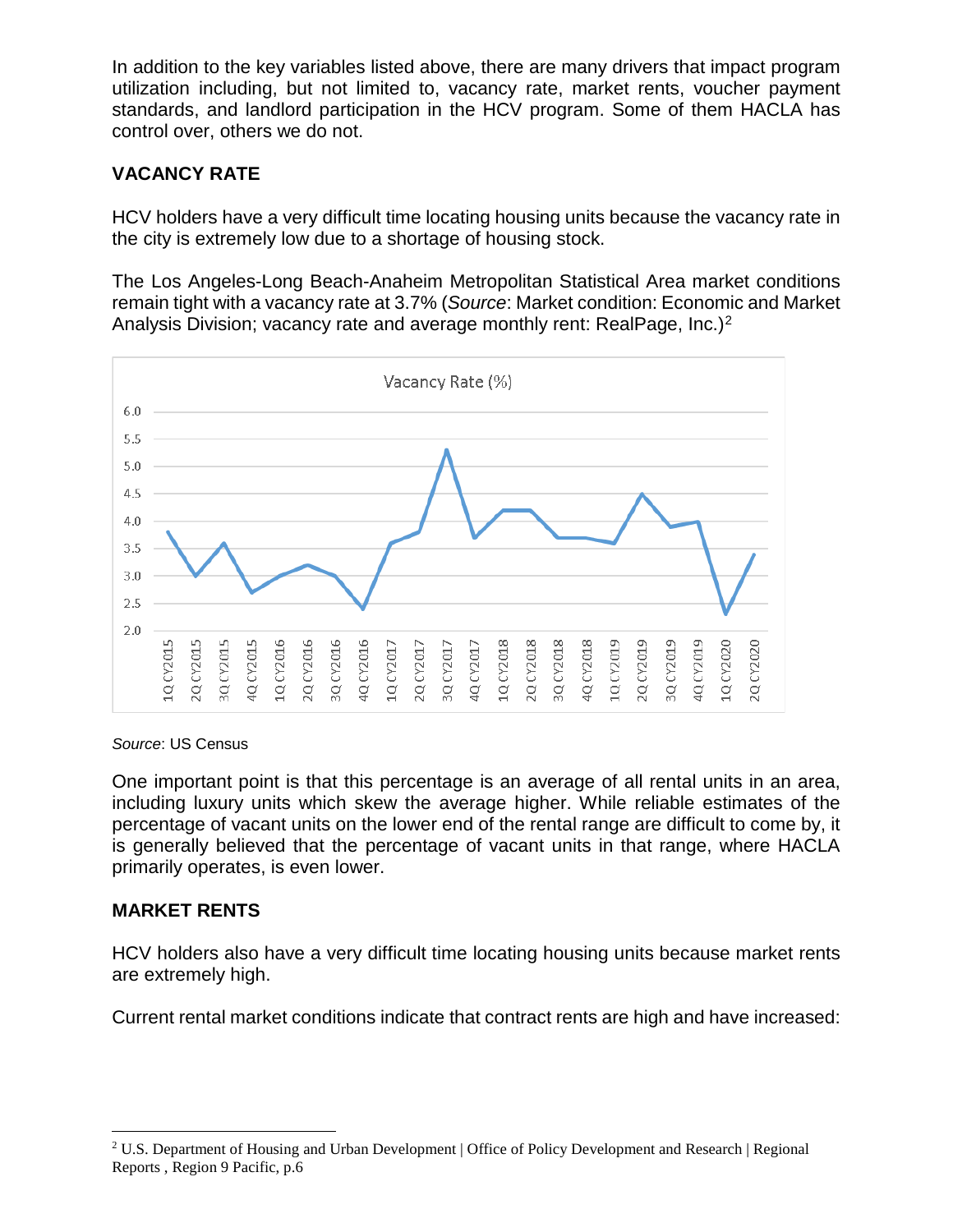The average monthly rent for the Los Angeles – Long Beach – Anaheim Metropolitan Statistical Area stands at \$2,258, representing an increase of 3.3% from 1QCY2019 to 1QCY2020.[3](#page-3-0)

This data is consistent with the *2019 Multifamily Report Casden Real Estate Economics Forecast* issued by the University of Southern California Lusk Center for Real Estate. The report analyzes twelve submarkets within LA County that cover HACLA's jurisdiction:[4](#page-3-1)

Average apartment rent was \$2,230 per month, up from \$2,180 in 2018. Los Angeles County registered the highest county-level average rent in Southern California in 2019, continuing a trend going back at least to the start of the decade. The average rent increased 2.3% year over year.

### **VOUCHER PAYMENT STANDARDS**

HACLA uses the Los Angeles – Long Beach – Glendale, CA Metropolitan area figures provided by HUD for the Fair Market Rent (FMR). By regulation PHAs must adopt voucher payment standard (VPS) amounts based on the FMR area in the PHA jurisdiction. PHAs may set their VPS between 90 and 110% of the FMR,

The VPS is used to calculate the monthly housing assistance payment for a family. The VPS is the maximum monthly subsidy payment. Once the VPS is set, the PHA must determine if the contract rent requested by the landlord is reasonable in comparison to rent for other comparable unassisted units. To make this determination, the PHA must consider:

- 1. The location, quality, size, unit type, and age of the contract unit; and
- 2. Any amenities, housing services, maintenance and utilities to be provided by the landlord in accordance with the lease.

Based on market rents and taking into account the final FMR schedule issued by HUD to be effective October 1, 2020, showing an increase between 4% to 7% vs. prior year, HACLA will adjust its VPS schedule as follows:[5](#page-3-2)

| <b>Bedroom Size</b> | <b>FMR 2020</b> | <b>VPS 2019</b><br>Eff. 10/1/2019 | <b>FMR 2021</b> | <b>VPS 2020</b><br>Eff. 10/1/2020 |
|---------------------|-----------------|-----------------------------------|-----------------|-----------------------------------|
| <b>SRO</b>          | 959             | 959                               | 1,026           | 1,026                             |
| O                   | 1,279           | 1,279                             | 1,369           | 1,369                             |
|                     | 1,517           | 1,668                             | 1,605           | 1,765                             |
| $\overline{2}$      | 1,956           | 2,151                             | 2,058           | 2,263                             |
| 3                   | 2,614           | 2,641                             | 2,735           | 2,735                             |
| 4                   | 2,857           | 2,905                             | 2,982           | 2,982                             |
| 5                   | 3,285           | 3,340                             | 3,429           | 3,429                             |
| 6                   | 3,714           | 3,776                             | 3,876           | 3,876                             |
|                     | 4,142           | 4,211                             | 4,323           | 4,323                             |

<span id="page-3-0"></span> <sup>3</sup> Ibid

<span id="page-3-1"></span><sup>4</sup> Burbank-Glendale, Central Los Angeles, Coastal Communities – Beverly Hills, Downtown, East San Gabriel Valley, Inglewood – Gardena – Hawthorne, Koreatown – Mid City, Long Beach – South Bay, Palmdale – Lancaster, San Fernando Valley, Southeast Los Angeles, and West San Gabriel Valley.

<span id="page-3-2"></span><sup>&</sup>lt;sup>5</sup> Per HUD "The trend factors used in the FY 2021 FMRs include updated economic assumptions to reflect the economic downturn caused by the COVID–19 pandemic." (FR / Vol. 85, No. 158 / Friday, August 14, 2020)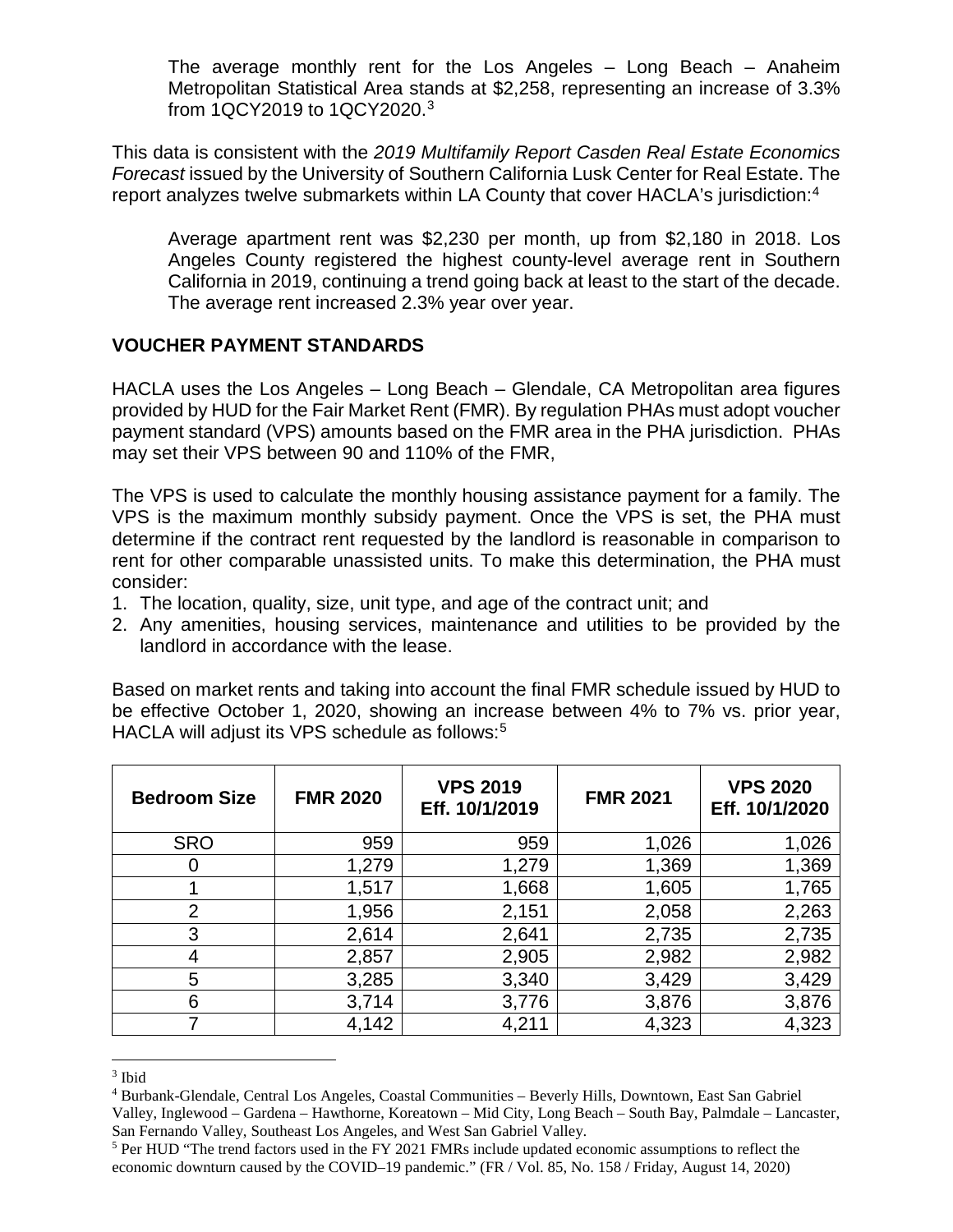|                   | 571<br>4,5.    | .647                             | ララオ<br>. . | --                |
|-------------------|----------------|----------------------------------|------------|-------------------|
|                   | 4,999          | ,083<br>E.<br>J.                 | 5,218      | $F \Omega$<br>◡.← |
| $\sqrt{2}$<br>. v | ,428<br>-<br>∽ | F <sub>519</sub><br><b>0.010</b> | 5,665      | 5,665             |

HACLA will set its VPS to 110% of the 1 and 2 bedroom FMR in order to better serve our clients, 70% of whom use vouchers in those bedroom sizes. Other bedroom sizes will remain at the FMR. This will enable us to get closer to market rent averages while also allowing our clients to access broader sections of the City for units. As noted, all contract rents must be supported by comparable rents of like and similar units within the neighborhood.

Overall it is estimated that this new VPS schedule may represent a 1.3% increase in PUC by the end of CY2021. On average the gross rent for 97% of participant families occupying a one or two bedroom unit is below the VPS.[6](#page-4-0)

Note that these assumptions do not account for rent increases for current program participants. On March 30, 2020, the City of Los Angeles issued a Public Order to halt all rent increases for occupied rental units subject to the Los Angeles Rent Stabilization Ordinance (RSO). On May 12, 2020 Ordinance No. 186607 was issued to temporarily prohibit rent increases for rental units subject to the RSO. In accordance with Ordinance No. 186607, the Housing Authority will not approve rent increases for assisted units subject to RSO. Based on Elite Demographics report as of September 14, 2020, 57% of assisted units within HACLA's jurisdiction fall under the RSO. For non-RSO units, there is a maximum state rent cap to be applied as required by Assembly Bill No. 1482. That cap is set at 5.7%.

<span id="page-4-0"></span> <sup>6</sup> 83% of current HCV participant families occupy a unit where number of bedrooms is at or less than two bedrooms. *Source*: PIC Resident Characteristics Report as of July 31, 2020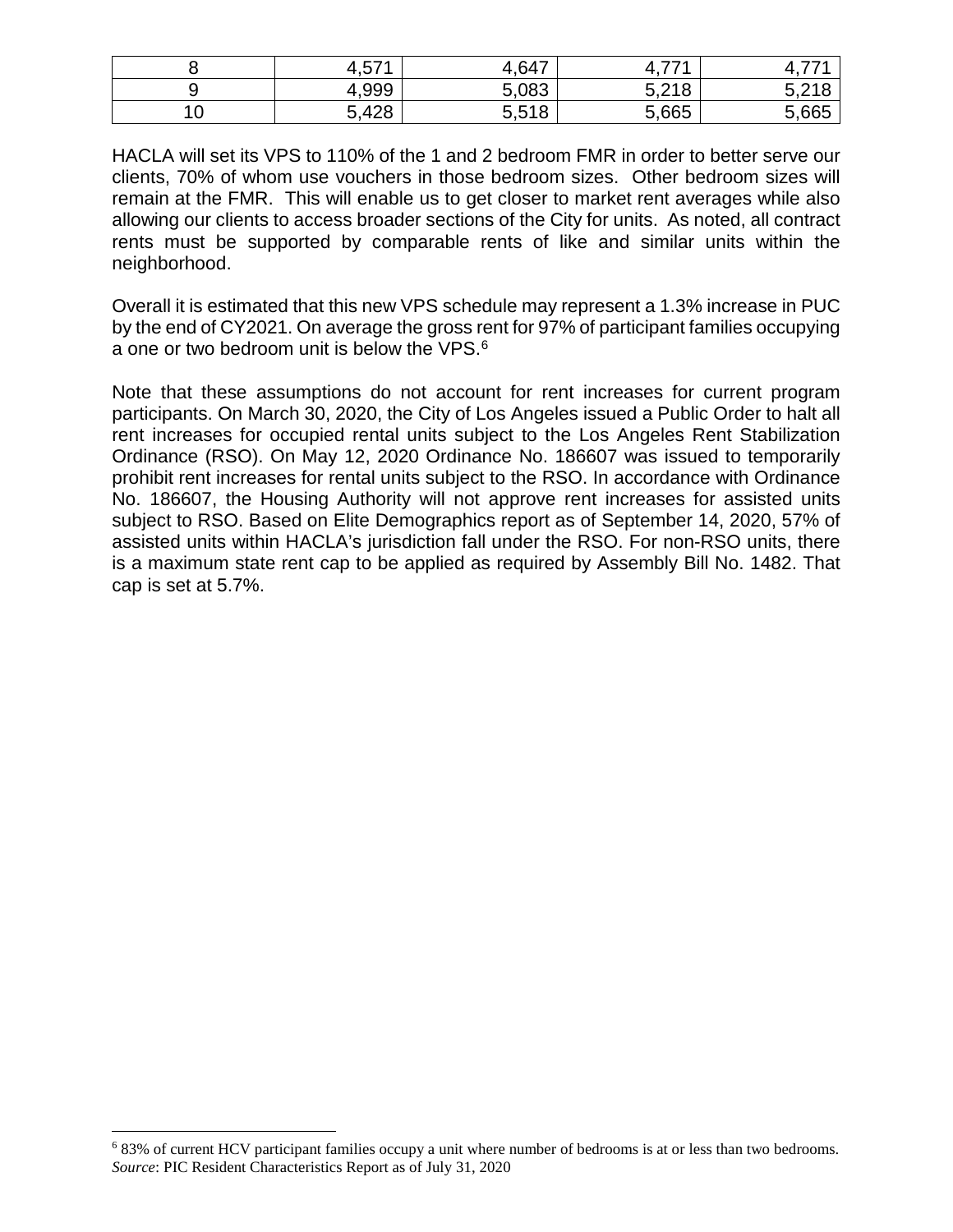# **LANDLORD PARTICIPATION/EFFORTS TO INCREASE LEASE UP**

Multiple studies have been issued regarding landlord participation in the HCV program,<sup>[7](#page-5-0)</sup> as well as outreach efforts to address landlords' concerns. $8$  As a result of these studies HACLA implemented the Homeless Incentive Program  $(HIP)^9$  $(HIP)^9$  in partnership with the Los Angeles Community Development Authority using county Measure H funds. The HIP program provided incentives to landlords to house homeless applicants through holding fees and security deposit assistance. The Housing Authority has seen a reversal in the trend of landlords participating in the program:



It is expected that this increasing trend registered since the beginning of CY2020 will continue with the implementation of landlord incentives using CARES Administrative Fee Funding. This new program, called HACLA CARES, has expanded its reach and is available to all new tenant-based voucher holders searching for units. In addition to landlord outreach materials emphasizing the positive aspects of working with HACLA, a major new marketing push has begun to inform landlords of this new program through virtual meetings with landlords and advertisements in local newspapers and landlord association publications.

The results of this effort will be monitored to determine the impact on new contracting. HACLA will track the number of new landlords, and those deciding to rent turnover units to HACLA applicants, while also determining if voucher holders are moving into new areas of the City or those where we have worked in the past.

Project basing of units will continue as a major initiative for the agency as that program actually increases the housing stock of units for our target population. Housing Authorities can project base up to 30% of their units for PBV and HACLA is currently at 18.6% of its cap.

<span id="page-5-0"></span> <sup>7</sup> *A Pilot Study of Landlord Acceptance of Housing Choice Vouchers*, August 2018. Urban Institute

<span id="page-5-1"></span><sup>8</sup> https://www.hud.gov/program\_offices/public\_indian\_housing/programs/hcv/landlord

<span id="page-5-2"></span><sup>9</sup> On May 2016, Section 8 launched the Homeless Incentive Program (HIP) as part of HACLA's involvement in the City's Comprehensive Homeless Strategy to encourage landlord acceptance of applicant families eligible for housing assistance under the homeless programs.